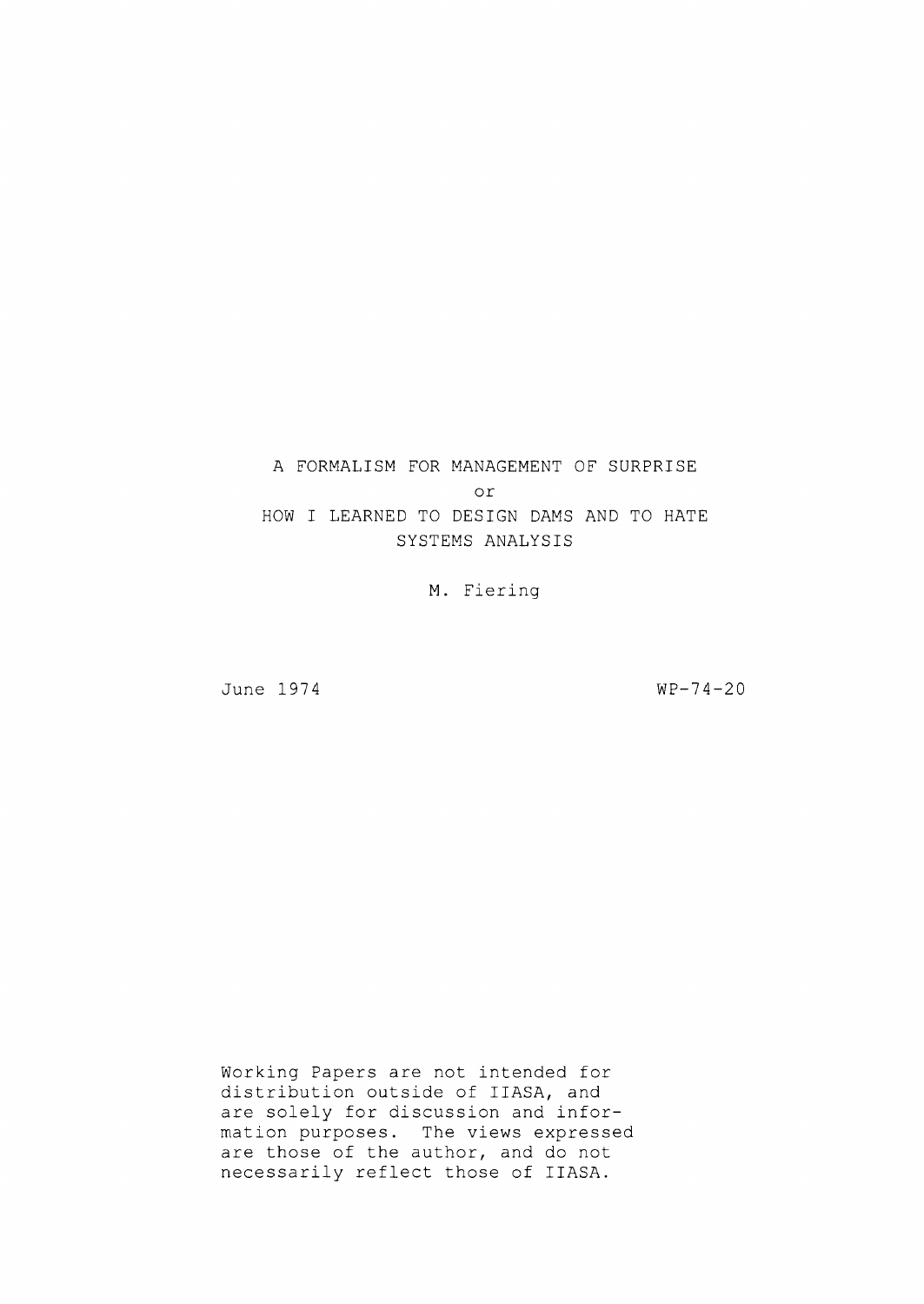$\epsilon$  $\star$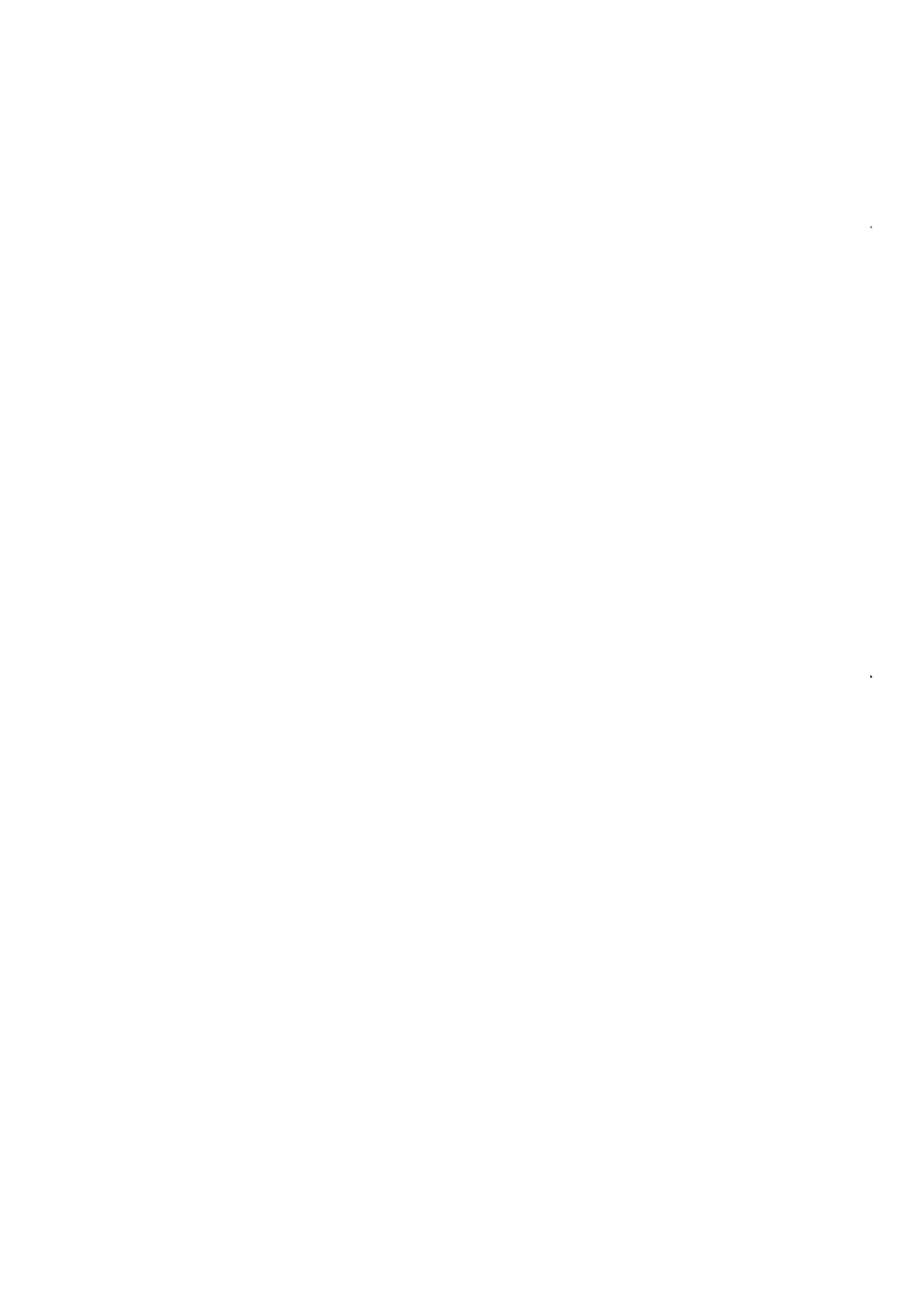#### A Formalism for Management of Surprise

or

How I learned to Design Dams and to Hate Systems Analysis

### M.B Fiering

After many centuries of designing engineering structures and systems within <sup>a</sup> deterministic framework, it has become fashionable to deal explicitly with uncertainty as an important component of planning and design strategies. Advances in applied statistical decision theory, coupled with the wide availability of computing machinery, are at the root of this transformation, and the recent literature is replete with studies of systems, large and small, under various conditions of uncertainty. This paper deals with a few rules for decision-making under a special category of uncertainty--namely that associated with the occurrence of events which could not be foretold, let alone assigned <sup>a</sup> prior probability of realization within a given design horizon.

The use of liberal factors of safety has <sup>a</sup> long history in engineering design; it is commonplace to be derisive about these factors, and to call them "factors of ignorance" or other less endearing terms. But this is not entirely fair, because it has been traditional to have the safety factor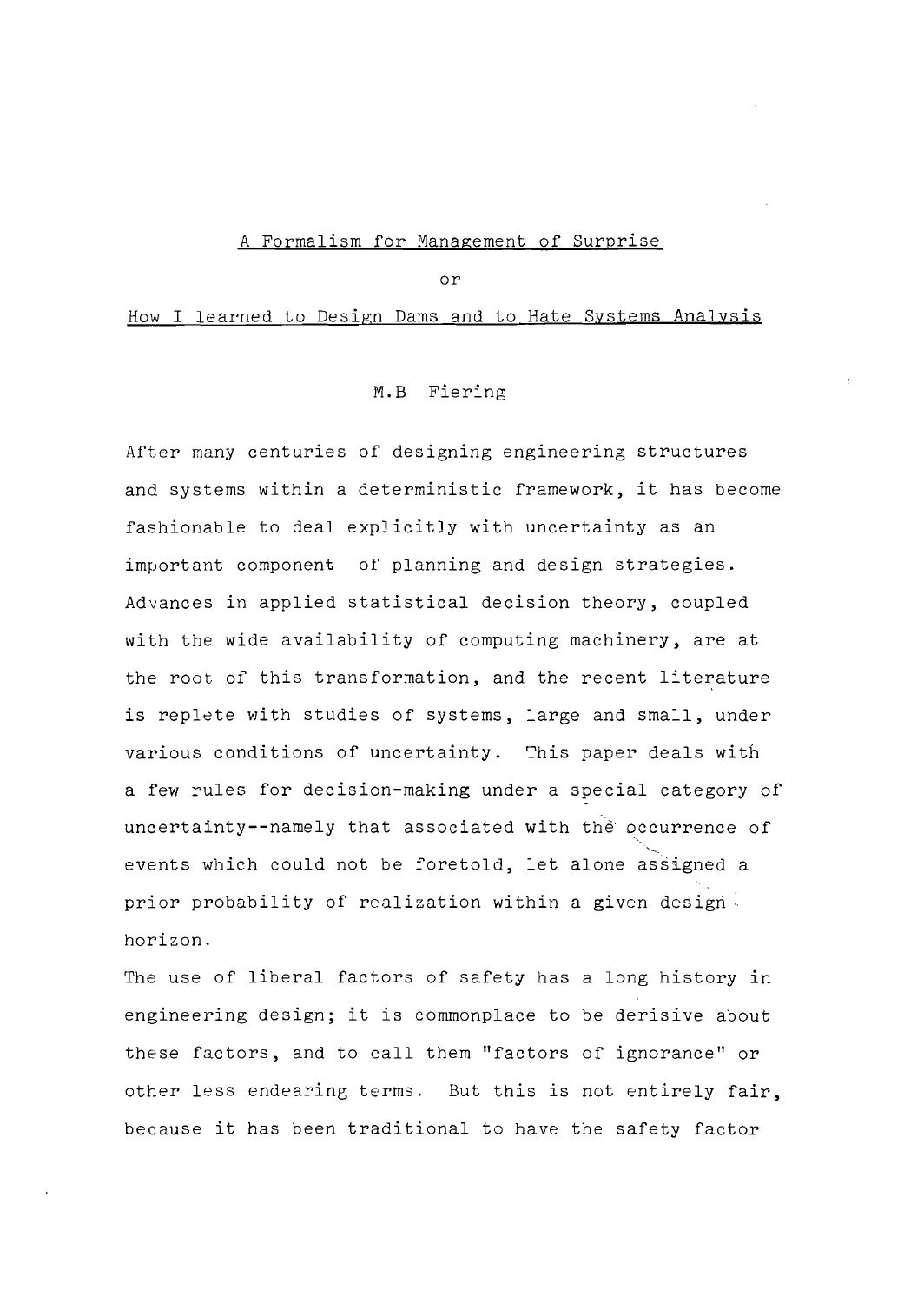reflect the degree of uncertainty inherent in the design. and *the* cost (or danger) associated with failure. We speak here of the more obvious modes of failure; these include structural failure or collapse (of <sup>a</sup> building, <sup>a</sup> dam, an hydraulic control line) and operational failure (inadequate flood storage, inadequate irrigation supply, etc.). Thus we note that structural safety factors are of the order of 1.5 or 2.0, while the safety factor against failure of an earth dam by sudden drawdown, based on extremely conservative assumptions, is around 1.1. It is impossible to assign specific numerical factors of safety against hydrologic extrema, but we try to identify flood frequency characteristics and design against an event characterized by <sup>a</sup> specific return interval.

To these elemental considerations of uncertainty we must add a few new classes. Suppose we have at our disposal two decision variables, x and y, and that we seek those values (or that decision), say  $x^*$ ,  $y^*$  for which the system response  $f(x^*, y^*)$  is optimal. Typically the function f is some measure of net benefits or the benefit: cost ratio, appropriately discounted. The decision variables x,y are generally not free to range over all possible values but they, or *some* functions of them, are constrained by the conditions of the problem. Thus the derivatives of f with respect to the decision variables are not necessarily zero at the optimum.

 $-2-$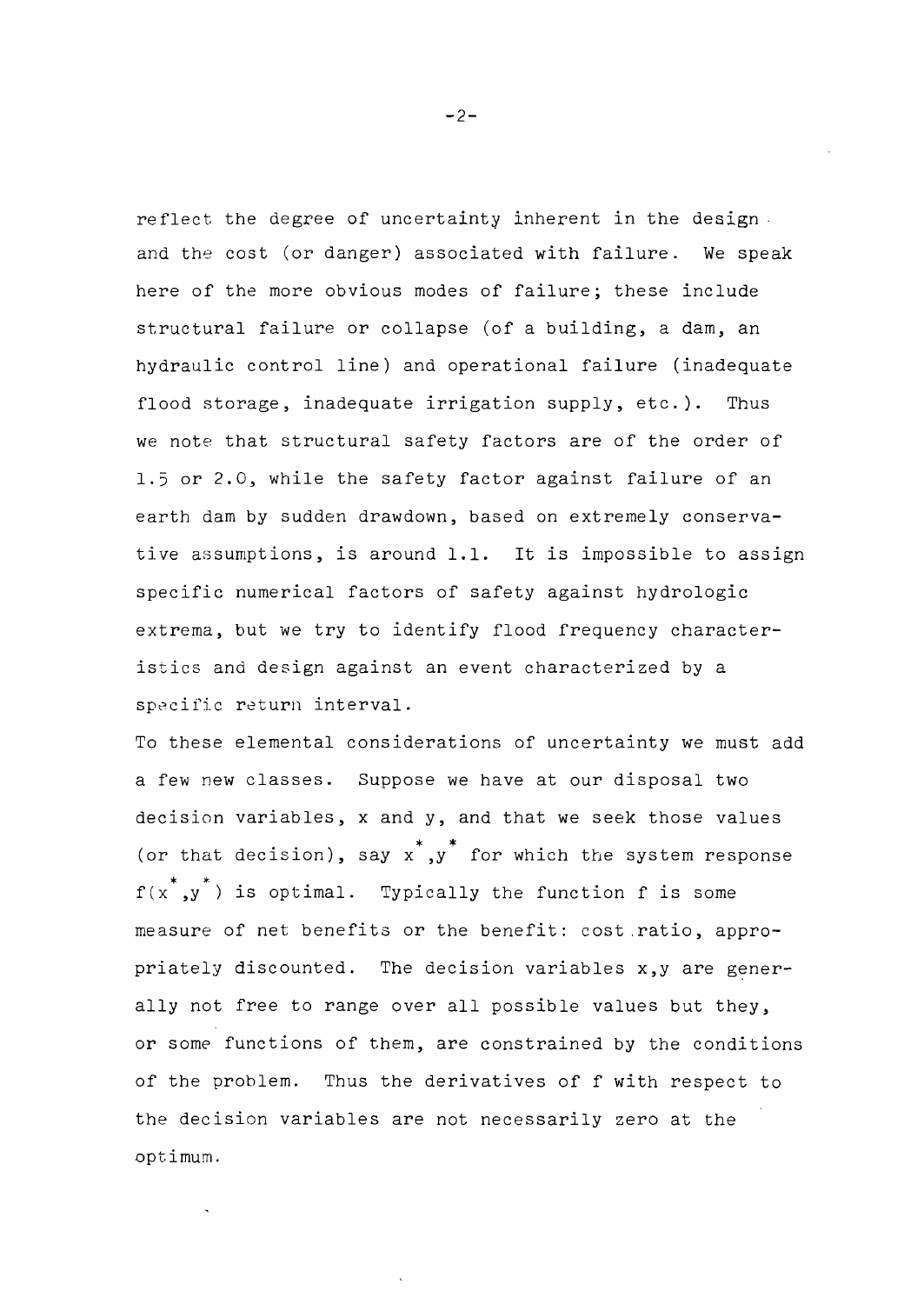We consider Figure 1, the contour map defined by the loci of equal response, or functional value f, on which it is desired to locate the decision (or x,y couple) where the response  $f(x,y)$  is maximal. Under the first class of uncertainty we decide on the values  $x,y$  (to be built) and undertake construction. In this section, we use the terms build and construction as if all decisions were structural components. But this is merely to avoid the ungainly terminology associated with repeating each time that a decision can be an operating rule or management decision, not merely <sup>a</sup> structural measure or capacity. For <sup>a</sup> variety of reasons relating to structural inhomogeneity, unreliable quality control, communication or human errors, etc., the finished system is characterized by <sup>a</sup> design different from the scheduled couple  $x, y$ ; we call this  $(x+\Delta x, y+\Delta y)$ , as shown on Figure **1.** This is tantamount to <sup>a</sup> small movement in decision space, but the contours of system response remain unchanged. This class of uncertainty is traditionally treated by application of a factor of safety. The second form of uncertainty is the target of much of the massive effort in stochastic modelling of systems, particularly those which purport to represent environmental, ecological, meteorological and socio-economic interactions. It accommodates the fact that system components (typically classified as inputs, controls, demands and outputs) are rarely known deterministicallY. For example, streamflows,

**-3-**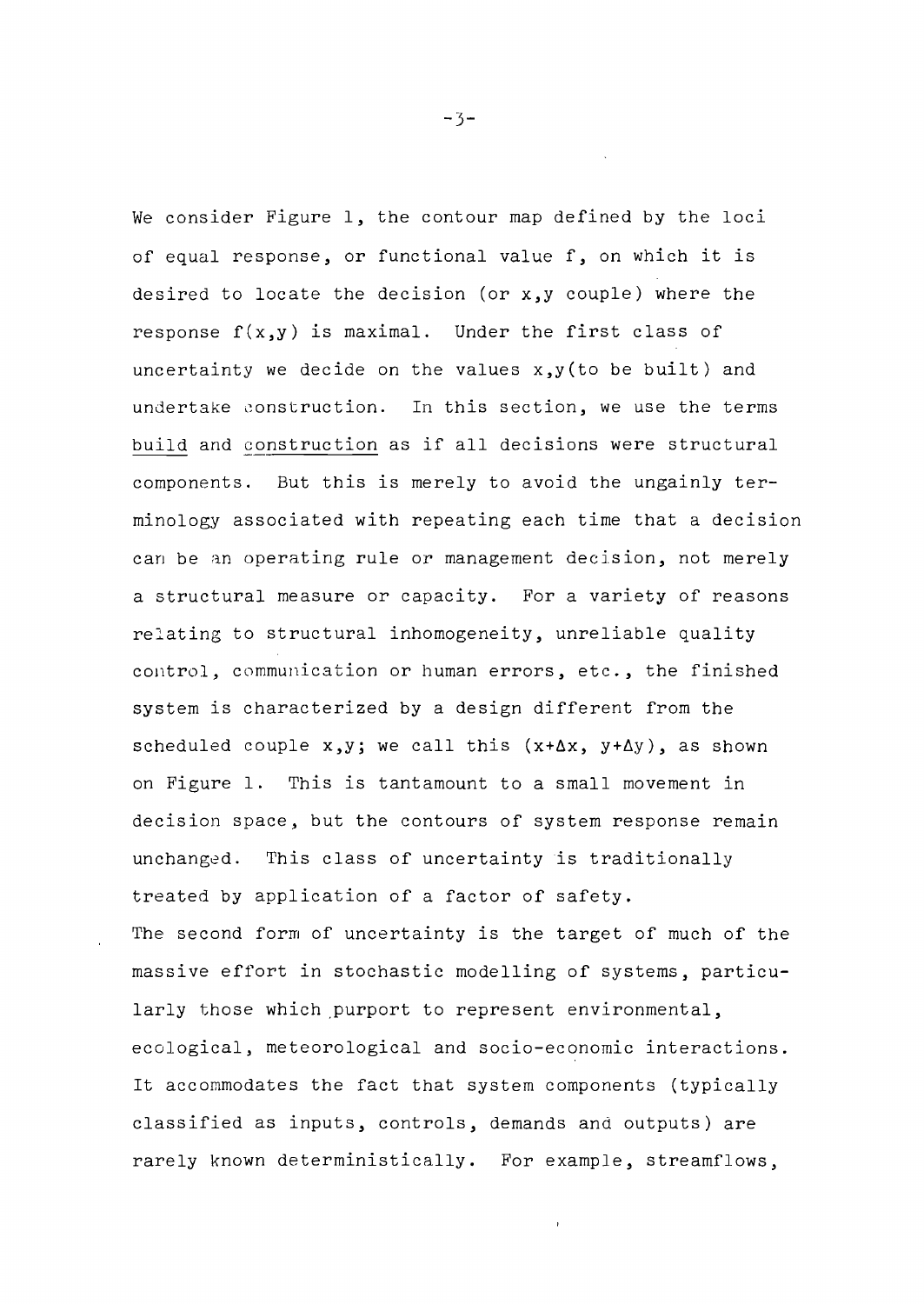population projections, economic demand functions, the discount rate(s) and ecological processes can be estimated more or less well, and the importance of devoting explicit attention to their variations or instabilities dictates the extent to which stochastic considerations must be built into decision models. In the notation of Figure 1, we specify the decision x,y but realize a response

$$
f'(x,y) = f(x,y) + \Delta f(x,y)
$$

where the increment  $\Delta f(x,y)$  measures the departure from the surface  $f(x,y)$ . The magnitude of this departure depends on random influences effective at the particular couple or decision vector  $x, y$ . In other words, the surface  $f(x, y)$  is replaced by a mantle of variable thickness, with those responses highly susceptible to random fluctuation associated with thick mantles within which the actual system response might reasonably fall, while more predictable responses lie within closely contained mantles. We conceptualize the addition of at least one additional dimension to the system description; this dimension subtends some deterministic scalar response. But if response includes random fluctuations, then at least one additional dimension is required to describe the variation. However many dimensions are utilized, it is clear that the response surface itself remains fixed and that the realized outcomes migrate among the cloud of points which define the uncer-

-4-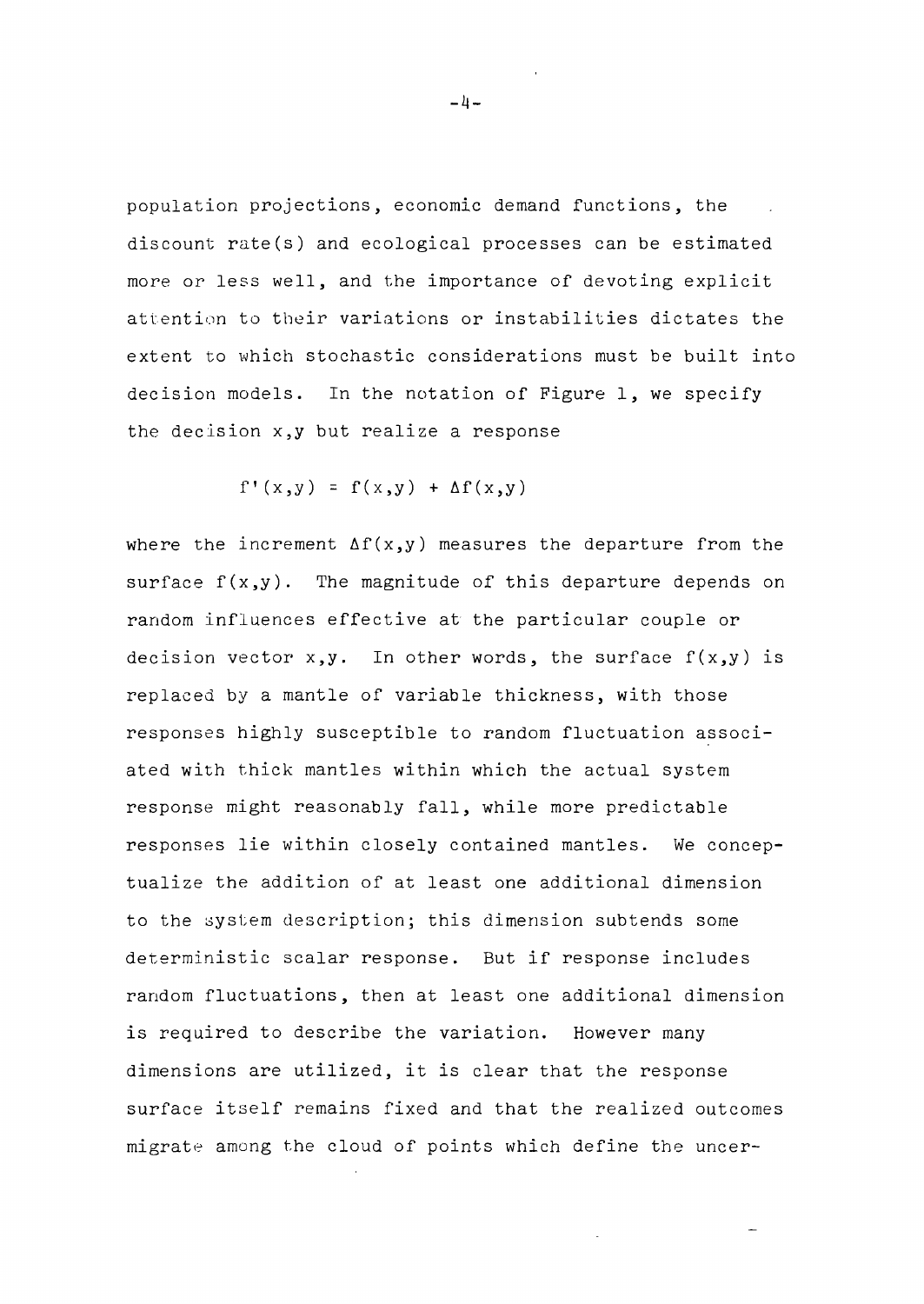tainties inherent in system performance. As in the first class of uncertainty, we try to deal more precisely with where a particular realization or outcome will reside. contingent on a set of alternative responses and on some information concerning our ability to describe or even define the relevant random processes.

We now move to the third, and most interesting, class of uncertainty. It differs from the first two in that, the response surface changes after the decision x,y is implemented. Many examples can be drawn from ecological experience; <sup>a</sup> classic case is that of the use of DDT. After years of widespread application, the "rules of the game" were apruptly modified and the response surface associated with the decision to spray was drastically changed, reflecting important damages and losses. Another case is the occurrence of a major environmental accident...a chemical or oil spill, <sup>a</sup> nuclear accident, <sup>a</sup> pollution episode of one sort or another... which causes the ecological system to "flip" (cf Holling

and Fiering and Holling: Management and Persistence of Perturbed Ecosystems, IIASA Ecology Project, 1974) from one domain of stability to another. In other words, with reference to Figure 1, a whole set of new contours is dealt and the system is evaluated under a new regime, or under new criteria.

 $-5 -$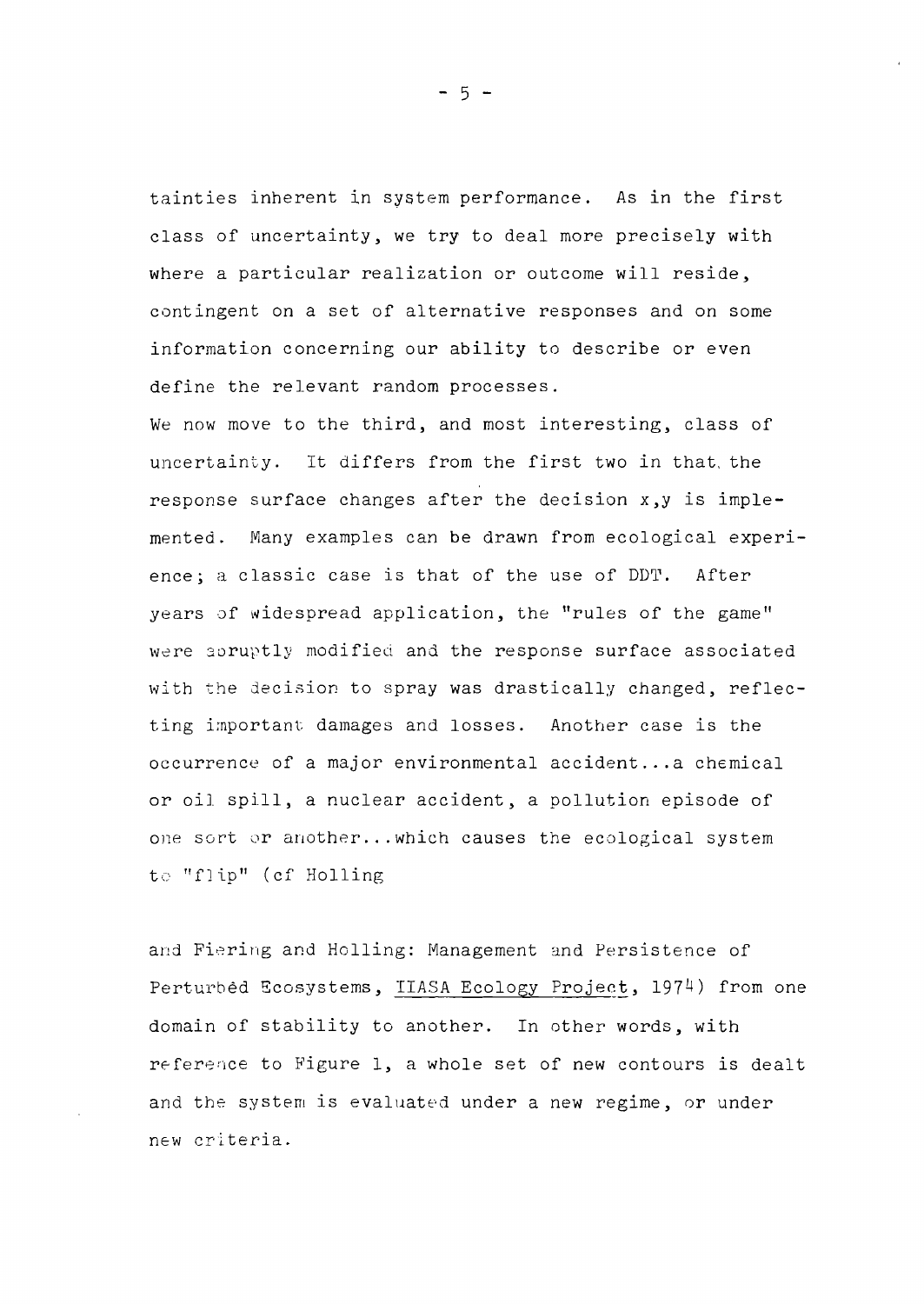It might be argued that the consequences of such "surprises" could be reduced by the collection of more and better data and better understanding of the natural order of things. Indeed, a calculus has been advanced for specification of optimal data bases in special problems. The point here is that systems applications in important areas of human endeavor invariably deal with significant information gaps and uncertainties; moreover, no foreseeable models, no incipient insights, will reduce these uncertainties and gaps to levels which completely preclude surprise. The consequence of these gaps is that inconsistencies can enter the decision-making process; we propose here a strategy for dealing systematically with them.

At some earlier time in the history of technology the issue might not have been so serious, but our society is being inexorably driven toward problems of a larger scale, toward global considerations, toward scientific and technologic interventions and commitments which for all practical purposes are irreversible. We cannot hedge much longer, for example, with respect to generation of primary energy or its ultimate distribution through secondary and tertiary networks, even while legitimate environmental interests press for more rigorous pollution standards and better enforcement. The arguments are compelling, conjuring images of generations yet unborn, of denuded forests and

- 6 -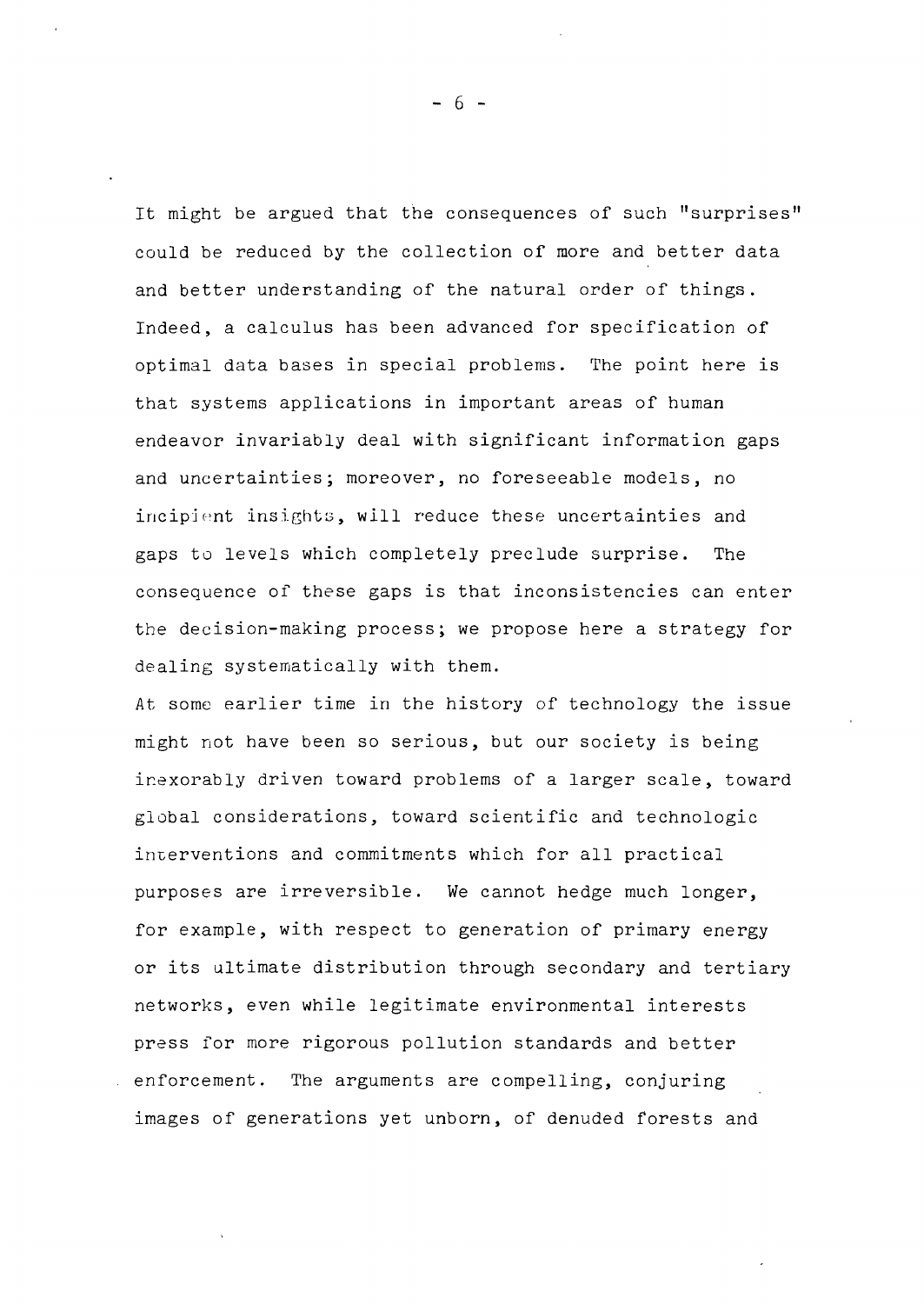of imbalances far more serious than the mere destruction of <sup>a</sup> particular piece of wilderness. It is not appropriate here to entertain the meta-physical arguments concerning the extent of our responsibility toward these future generations, or to interject jUdgments on whether or not we are so powerfully committed along a trajectory of consumption that preservation on our planet of life as we know it represents <sup>a</sup> feasible target. The inescapable facts are that we are galloping toward decisions which refuse to be delayed, that we will never have enough information to be perfectly comfortable about having to make them, that they have such long lead times for implementation as to be essentially irreversible, and that they are too expensive to initiate parallel tracks which allow for some maneuvering room. Part of the information basis for judging these decisions is the extent to which we, or our progeny, might be surprised by their consequences. We seek <sup>a</sup> calculus of surprise which can be utilized, with some of the more traditional mptrics, for evaluation of program options. An example of surprise in <sup>a</sup> non-ecological setting is the recent history of U.S. oil policy and its consequences. For generations Arab disunity dictated reliance on the security of oil supplies to the U.S., and it seemed that contingency plans need not be made. But a measure of Arab unity was achieved, and however good the U.S. "system"

- 7 -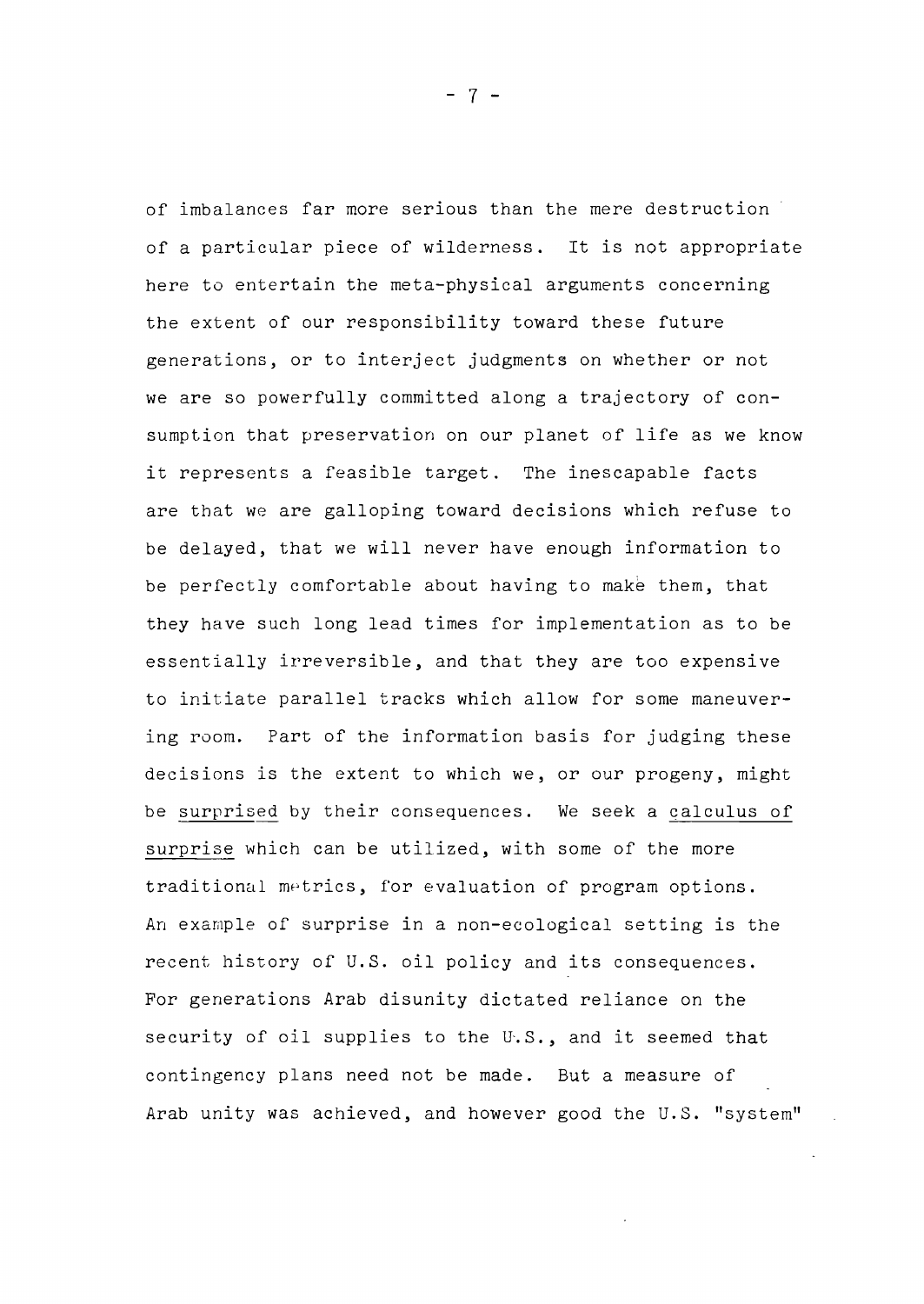for generating and distributing energy from oil, it performed badly under the changed rules. It was, and presumeably still is, inflexible, strongly subject to surprise; the long gasoline lines bore testimony to this. These questions can be paraphrased in the ecological terms introduced by Holling. How resilient is the proposed system? How great is its capacity to absorb unanticipated perturbation and to continue usefully to function? How brittle is its optimum? Can it roll with the punches? Can it persist under environmental stresses whose magnitudes and frequencies cannot be foreseen? Can we trust our system to withstand stresses whose origins are now, and surely will remain, unfathomable?

This paper addresses a design formalism for systems which must operate under threat of extrema, including those events for which estimates of sUbjective probability can reasonably be made  $(e.g.,$  extraordinary floods beyond the worst flood of record, the carcinogenic effects of cyclamates, etc.) and events which cannot be defined, let alone associated with some level of probability. For example, we could not reasonably have predicted <sup>a</sup> priori the now well-known effects of DDT, nor could we have agreed on <sup>a</sup> probability density for various intensities of these effects even if some perceptive biochemist had sounded the alarm. Moreover, no clear policy could have emerged simply by documenting the ecological threat; the

- 8 -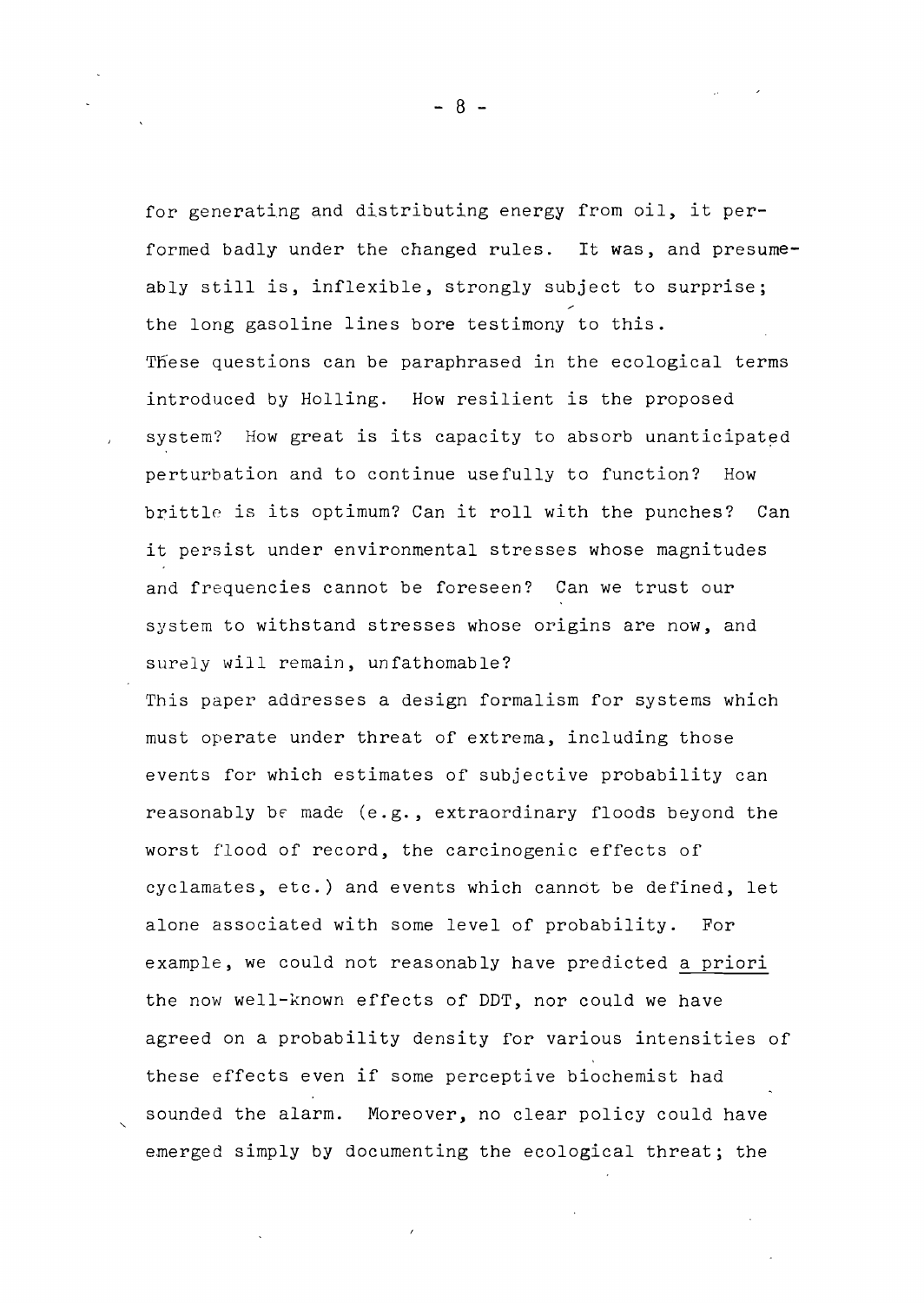trade-off between damage (particularly limited damage) and starvation (assuming for the moment that there is no immediately available alternative for pest control) is very elusive, and certainly depends on whether the decisionmaker is starving, prepared to augment someone else's depleted crop, or merely looking on from afar. Holling and others have remarked that our knowledge of ecosystems, however extensive, will always be exceeded by our ignorance. Thus we will always run the risk of being surprised by environmental consequences, and a traditional factor of safety, at least in the structural sense, is inadequate protection against this form of surprise. We thus distinguish between calculated risk, however that calculation might be made, and surprise. This difference is more profound than the familiar distinction between risk and uncertainty. We deal here with events which are not defined, not merely with those events for which we cannot reasonably assign probabilities. We plan to promote resilient systems, to discourage brittle ones. We plan to explore the region of the response surface near the optimum, to determine what happens if the system "flips" off its peak and tumbles into the surrounding lower region (How steep? How far down? How fast?) And we plan to investigate what happens if the rules are changed to the extent that <sup>a</sup> new deck of contours is dealt. We posit that the peak of the response surface may not be the best

- 9 -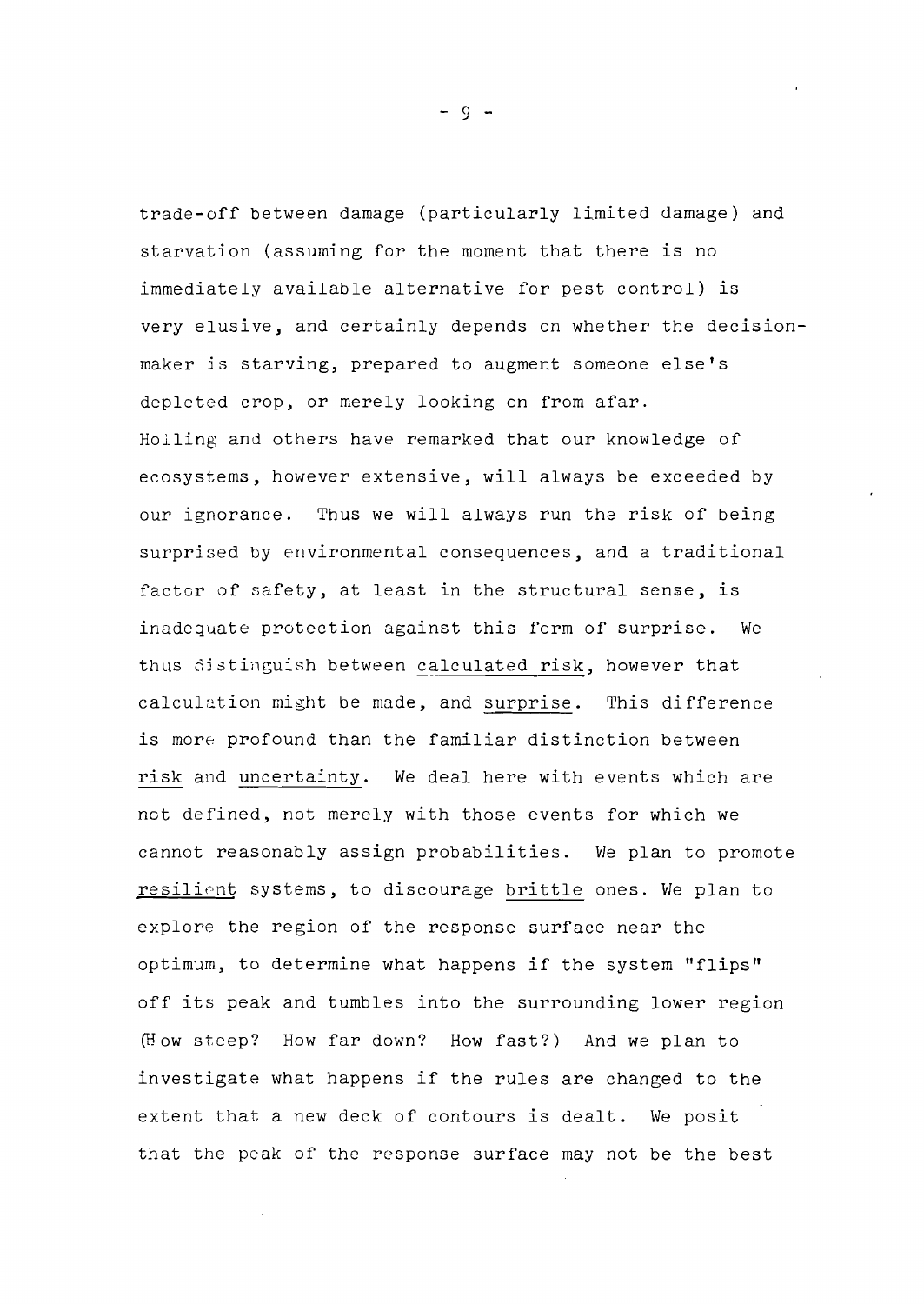place to be because it may be so situated with respect to the boundaries of the domain of stability that <sup>a</sup> surprise will drive the system beyond its stable regime into <sup>a</sup> new, uncharted domain.

#### An Example

Consider the water-resource system in Figure 2. Two upstream reservoirs service in-stream water demands in accordance with the standard or Z-shaped operating policy in Figure 3. The policy is characterized by two parameters, the reservoir capacity and the target draft, and by the assumption that the total inflow for the current time period (day, week, month, season, year or whatever) is known at the start of that period. This appears to be very restrictive, but experience over many years suggests that reservoir inflow and outflow are continuous variables and that the characteristic time period for most models can be made small, thereby rendering the assumption acceptable. The abscissa of Figure 3 gives the total amount of water available, consisting of initial reservoir contents plus inflow during the period. The policy ordains that if this is not greater than the target, the total supply is released and the reservoir remains empty. Any available supply in excess of the target is stored until the capacity of the reservoir is reached, whereupon the reservoir spills unavoidably.

- 10 -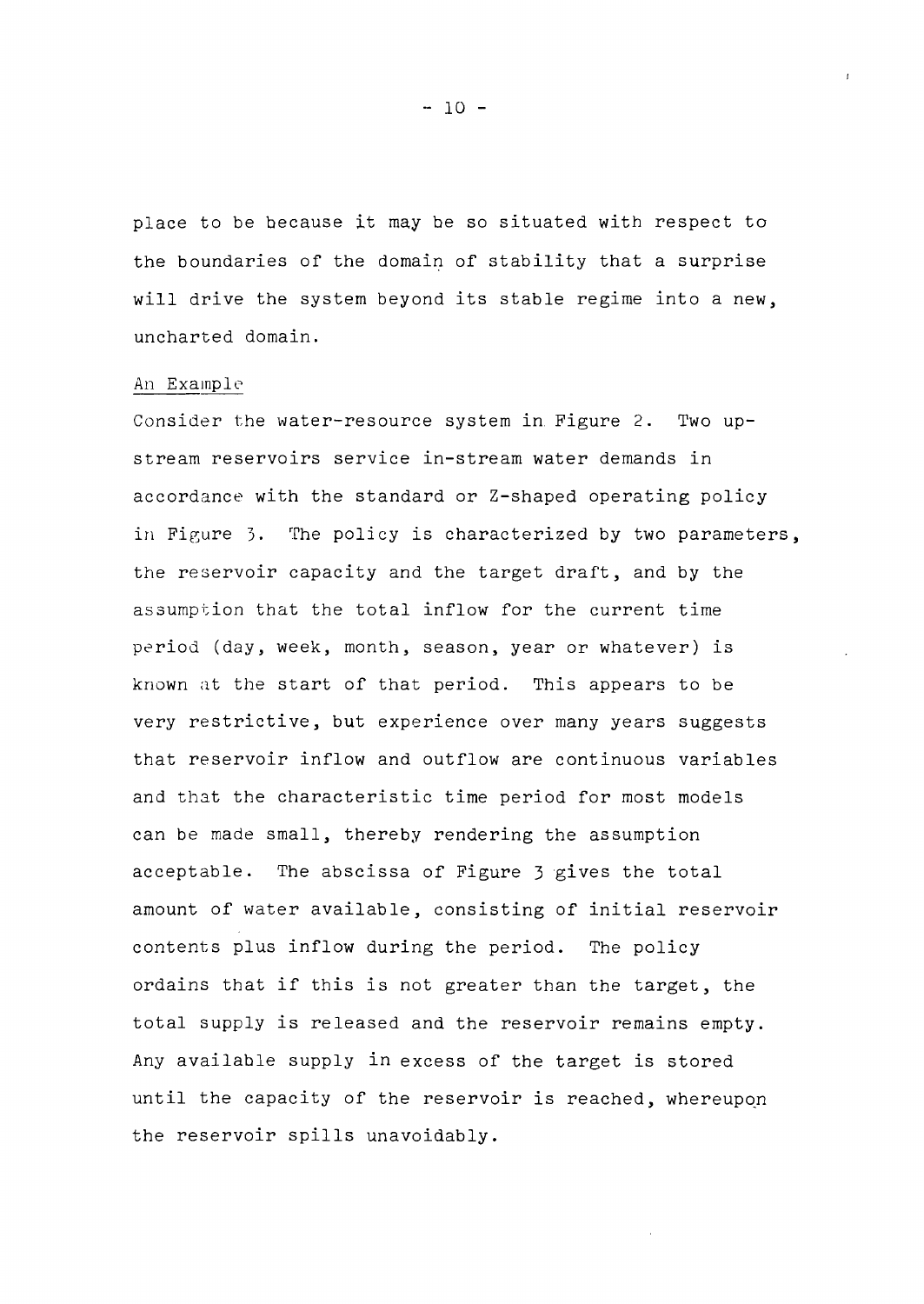Under the initial objectives promulgated for this simple" system, each reservoir services its associated target without regard for the other reservoir or for the potential use to which the water might be put by the city located downstream, but there is <sup>a</sup> penalty function for not meeting <sup>a</sup> downstream target expressed at the city. Releases from the two reservoirs are assumed to be additive with respect to the downstream target, and there is no intermediate or unregulated inflow entering the system between either reservoir and the city. Thus if one upstream target were violated, the downstream target might still be met by <sup>a</sup> spill from the other reservoir. It is convenient to think of the upstream targets as in-stream uses, but this need not necessarily be the case. The reservoirs could be used to meet irrigation targets on the assumption that the return flow over a long time period, say a year, were equal to the diversion. The point is not to quibble over the exact uses of the water but to investigate system performance under this and <sup>a</sup> new set of system objectives. We assign benefits to the several releases. The numerical values of flows, storages, targets and capacities are all integers to facilitate computation in this example, so that costs and benefits are then readily tabulated for each of the few possible draft and capacity combinations. The inflows are presumed to derive from a Markov process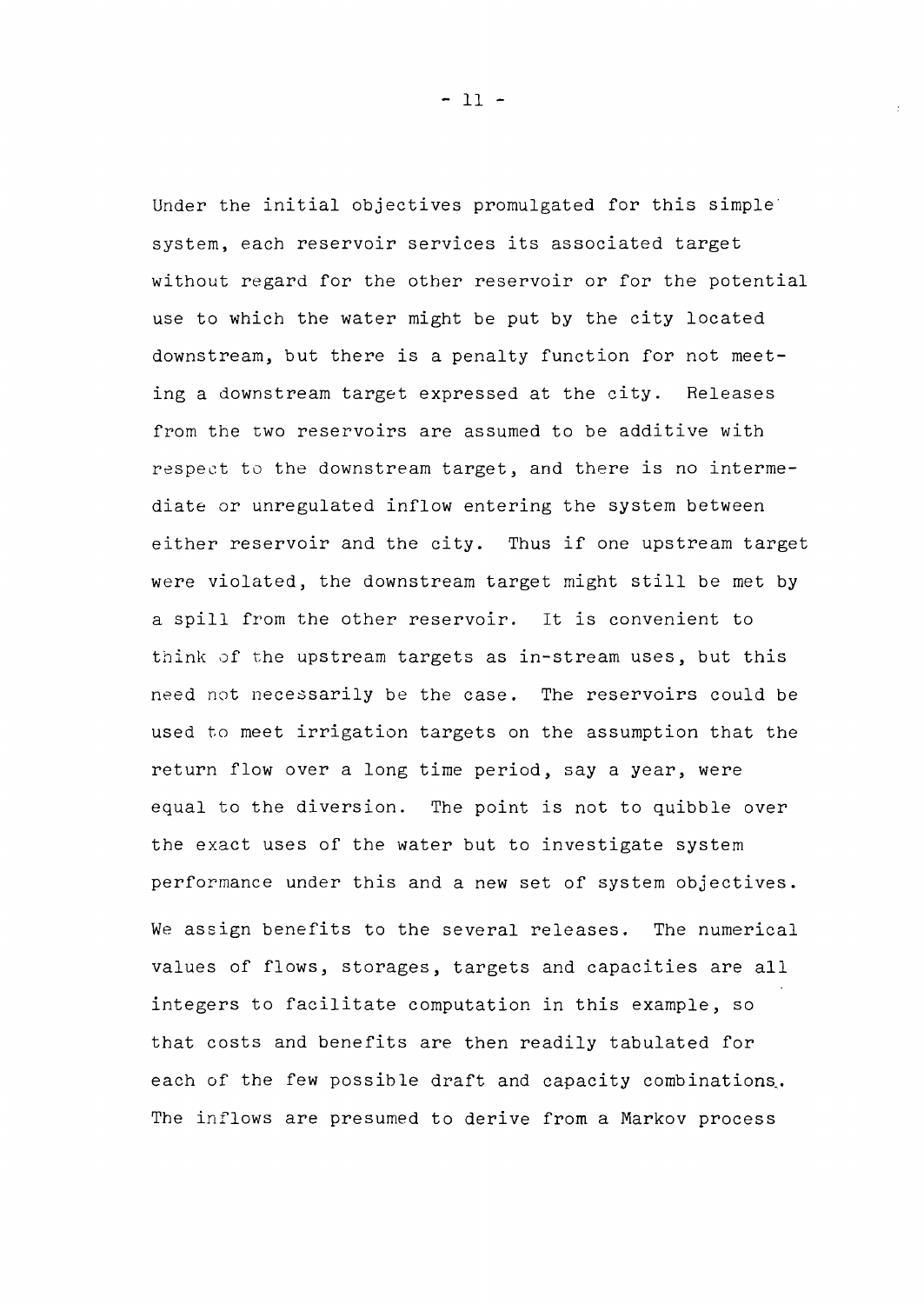at each dam site, with the relevant data shown as part of Figure 2.

It is then <sup>a</sup> simple matter to calculate the steady-state inflow distributions at each site, the steady-state storage probabilities at each reservoir, and the draft probabilities at each site and at the city. From these and from the simple benefit functions we compute expected net benefits, the benefit:cost ratio (discounted and undiscounted) and <sup>a</sup> few miscellaneous summary statistics for system operation. There is nothing extraordinary about this exercise; it has been done, for one reservoir, by Thomas in 1958 (Harold A. Thomas, Jr: unpublished memorandum to the Harvard Water Program), by Fiering (for correlated Gaussian flows) in 1961 (Myron Fiering: Queueing Theory and Reservoir Design JASCE, Hyd Div), and by others since. It is <sup>a</sup> straight-forward matter to locate the optimal design (or combination of targets and capacities), albeit it is <sup>a</sup> tiresome computation. Suppose each reservoir can be as large as 3 volume units (4 choices) and that the annual flows cannot exeed 4 units. It is then sensible to talk of annual targets of <sup>1</sup> or <sup>2</sup> volume units, so that the total number of design combinations, at both reservoirs is  $4 \times 4 \times 2 \times 2 = 64$ . One of these is optimal, as shown in Table 1.

 $- 12 -$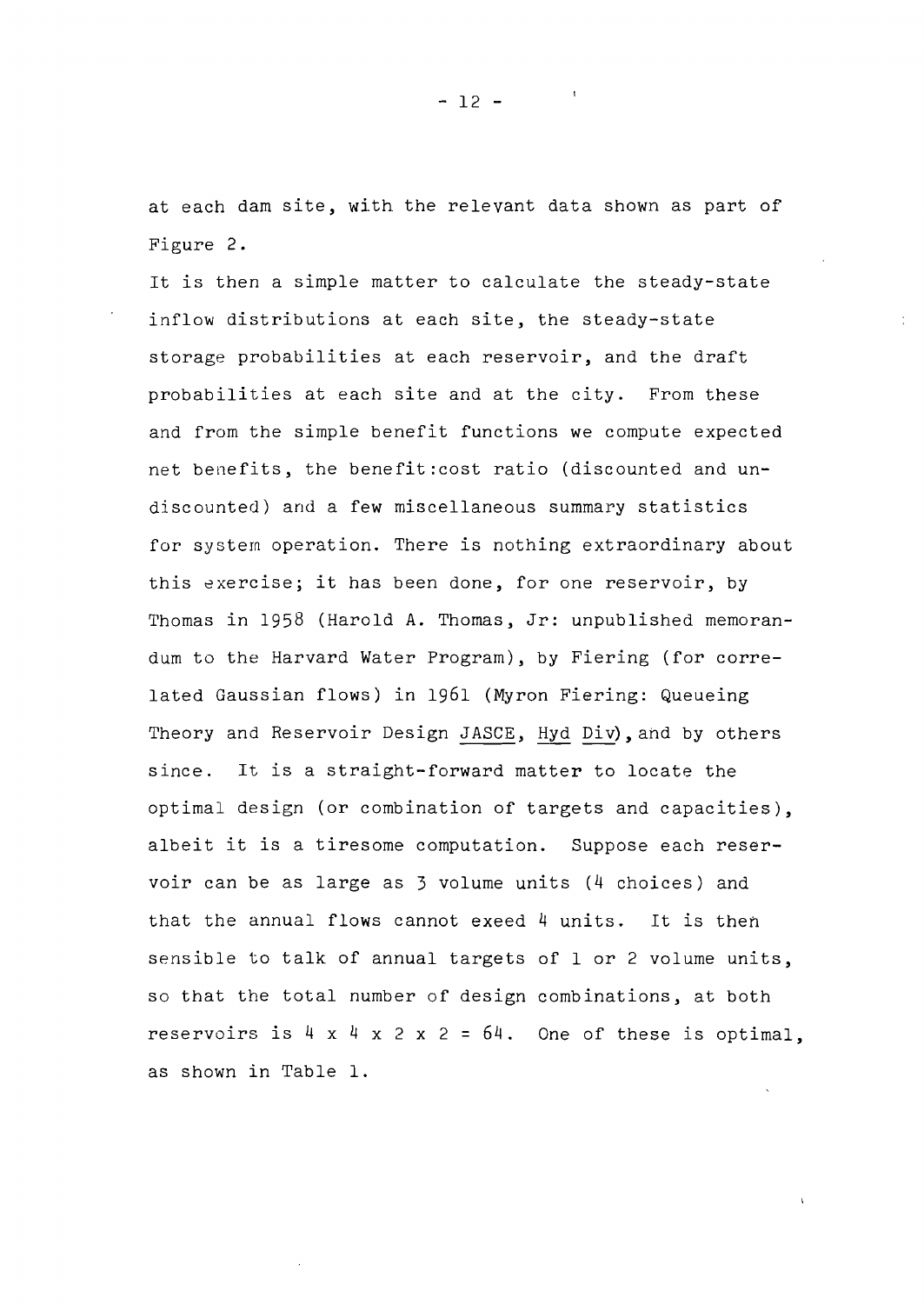

Ague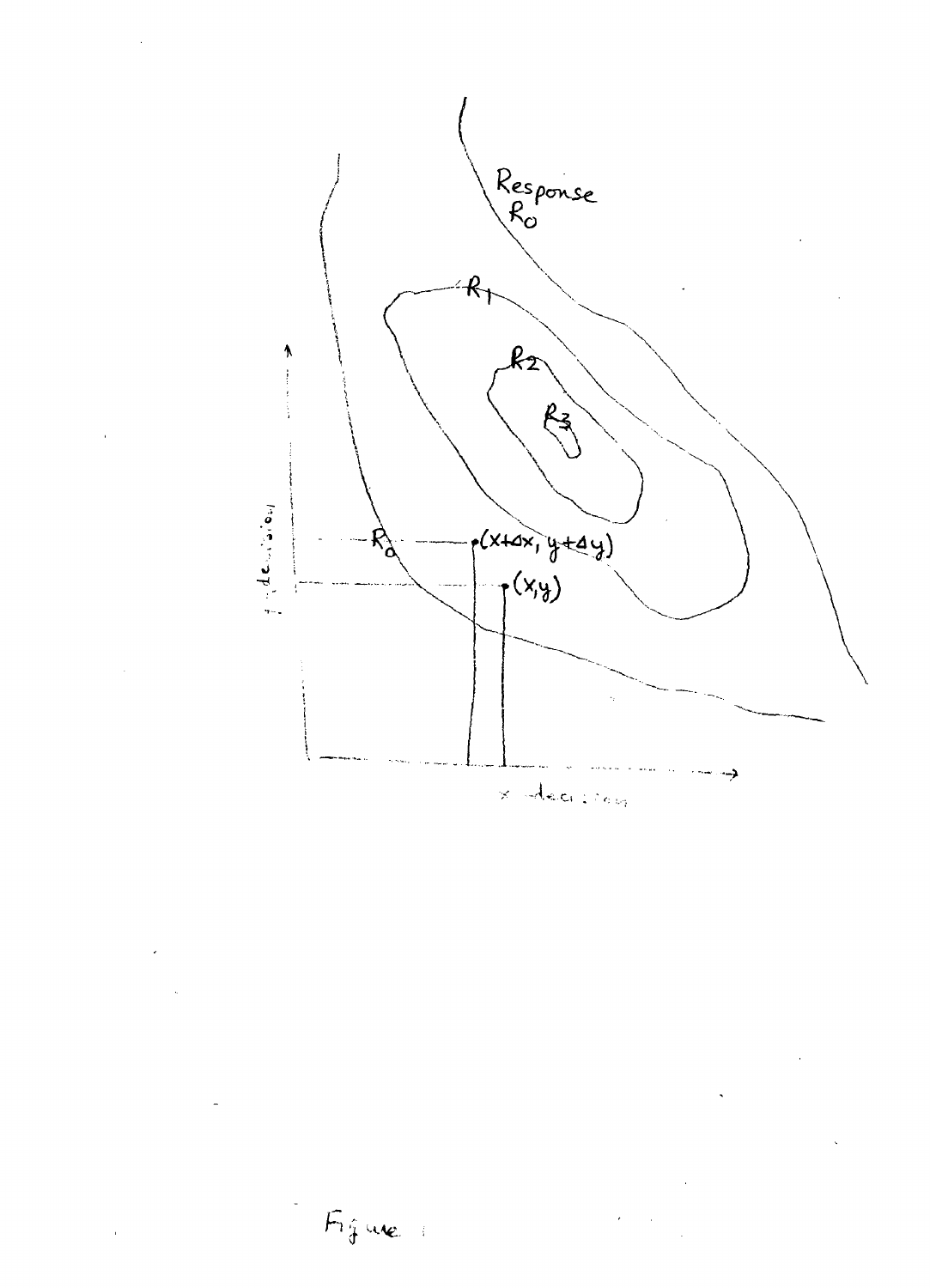# Table 1. System Performance Upstream-Dominate

 $\ddot{\phantom{0}}$ 

 $\bar{z}$ 

 $\bar{\mathcal{A}}$ 

 $\ddot{\phantom{a}}$ 

 $\hat{\boldsymbol{\cdot}$ 

|          |        | Reservoir 1 Reservoir 1 Reservoir 2 Reservoir 2 Upstream Downstream |        |                     |
|----------|--------|---------------------------------------------------------------------|--------|---------------------|
| Capacity | Target | Capacity                                                            | Target | Dominates Dominates |

 $\ddot{\phantom{0}}$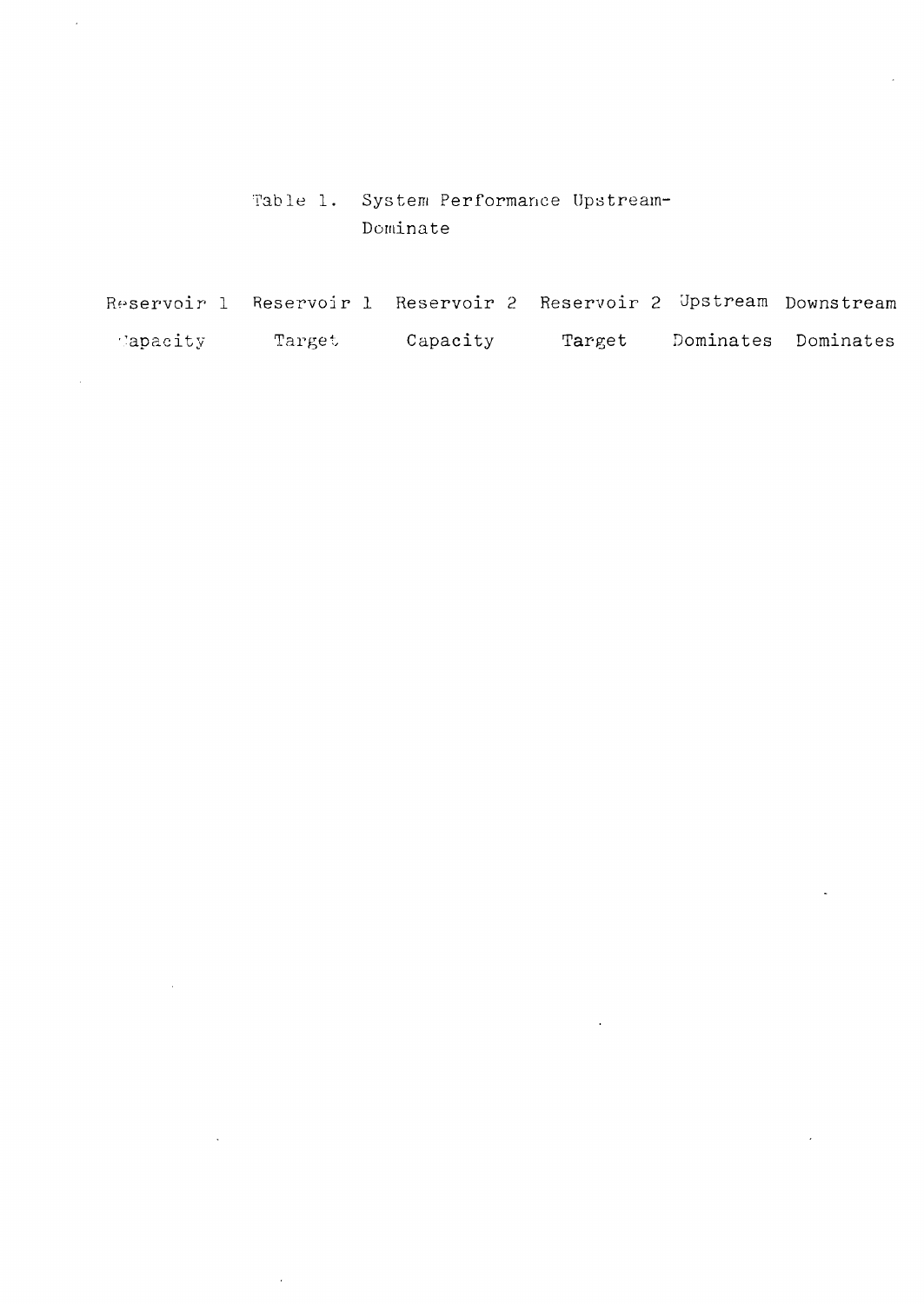